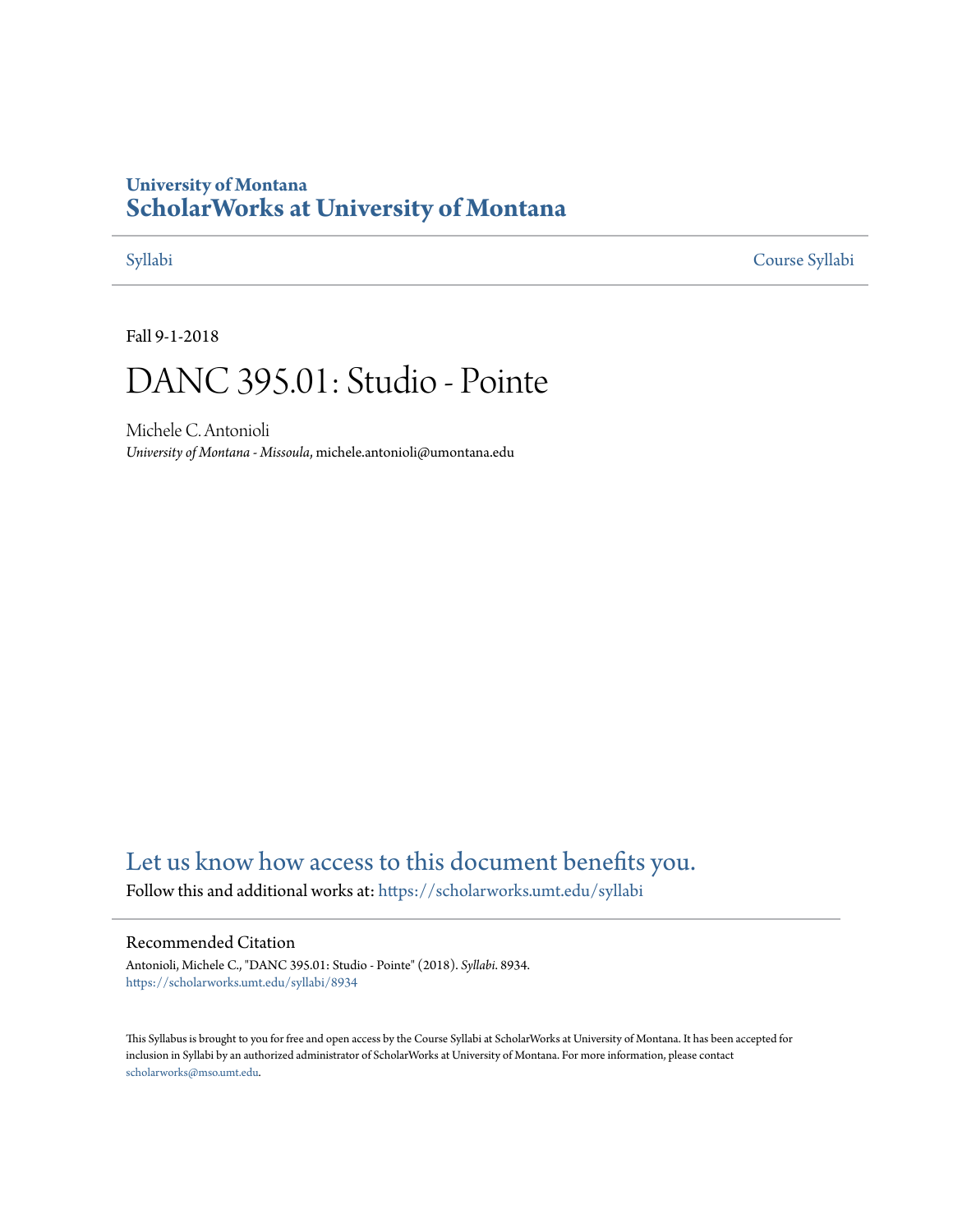Fall 2018 University of Montana School of Theatre & Dance DANC 395 Studio Pointe F 2-3:20 pm PARTV 035

Instructor: Michele Antonioli Office: PARTV 184 Office Hours: M 11am-1pm; Th 9:30-10:30am [michele.antonioli@umontana.edu](mailto:michele.antonioli@umontana.edu)

### **COURSE PURPOSE**

This is an intermediate level pointe technique class. Students will explore and strengthen intermediate level pointe skills within the traditional format of a ballet class that includes intermediate level pointe barre work and intermediate level pointe center work.

### **COURSE OBJECTIVES**

To give dance students an opportunity to practice intermediate pointe skills in a traditional ballet class format. Students will build strength, improve technical skills, continue to work on intermediate level pointe turns and improve artistry. Students will learn several traditional variations from the classical repertoire.

#### **METHODOLOGY**

Classes will primarily consist of a period of warm up for muscles, introduction of pointe vocabulary and concepts and perfecting of skills at barre and in the center.

#### **REQUIREMENTS**

Please see Dance Technique Class Requirement handout for details.

#### **GRADING**

#### **Attendance:**

Students are required to attend all classes. There will be two excused absences. Each additional absence will lower the grade 1/3 point**.** 

For additional grading criteria, please refer to Dance Technique Class Requirements and Grading.

This class does not have a final.

#### **Important Policies:**

#### **Academic Misconduct and the Student Conduct Code**